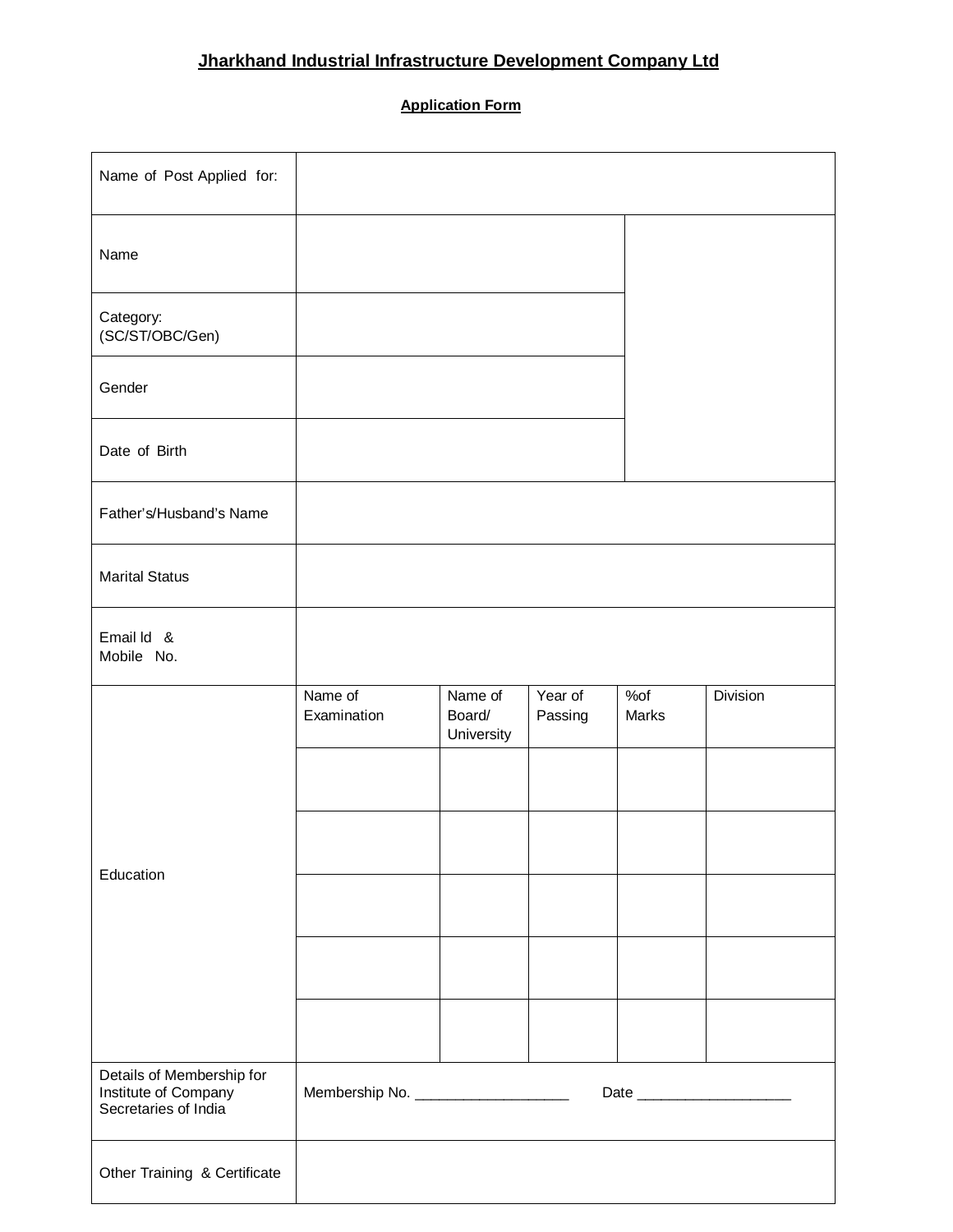| Language Known                                      |      |    |         |               |  |  |
|-----------------------------------------------------|------|----|---------|---------------|--|--|
| Address for<br>Correspondence                       |      |    |         |               |  |  |
| <b>Permanent Address</b>                            |      |    |         |               |  |  |
| Total Year of Experience                            |      |    |         |               |  |  |
| Total Year of Relevant<br>Experience                |      |    |         |               |  |  |
| <b>Employment Record</b>                            | From | To | Company | Position Hold |  |  |
|                                                     |      |    |         |               |  |  |
|                                                     |      |    |         |               |  |  |
|                                                     |      |    |         |               |  |  |
|                                                     |      |    |         |               |  |  |
| <b>Brief Profile</b>                                |      |    |         |               |  |  |
|                                                     |      |    |         |               |  |  |
|                                                     |      |    |         |               |  |  |
|                                                     |      |    |         |               |  |  |
|                                                     |      |    |         |               |  |  |
| Working Experience: (Starting from the most recent) |      |    |         |               |  |  |
| Location: Company:                                  |      |    |         |               |  |  |
| Position Held:                                      |      |    |         |               |  |  |
| Roles & Responsibility:                             |      |    |         |               |  |  |
|                                                     |      |    |         |               |  |  |
|                                                     |      |    |         |               |  |  |